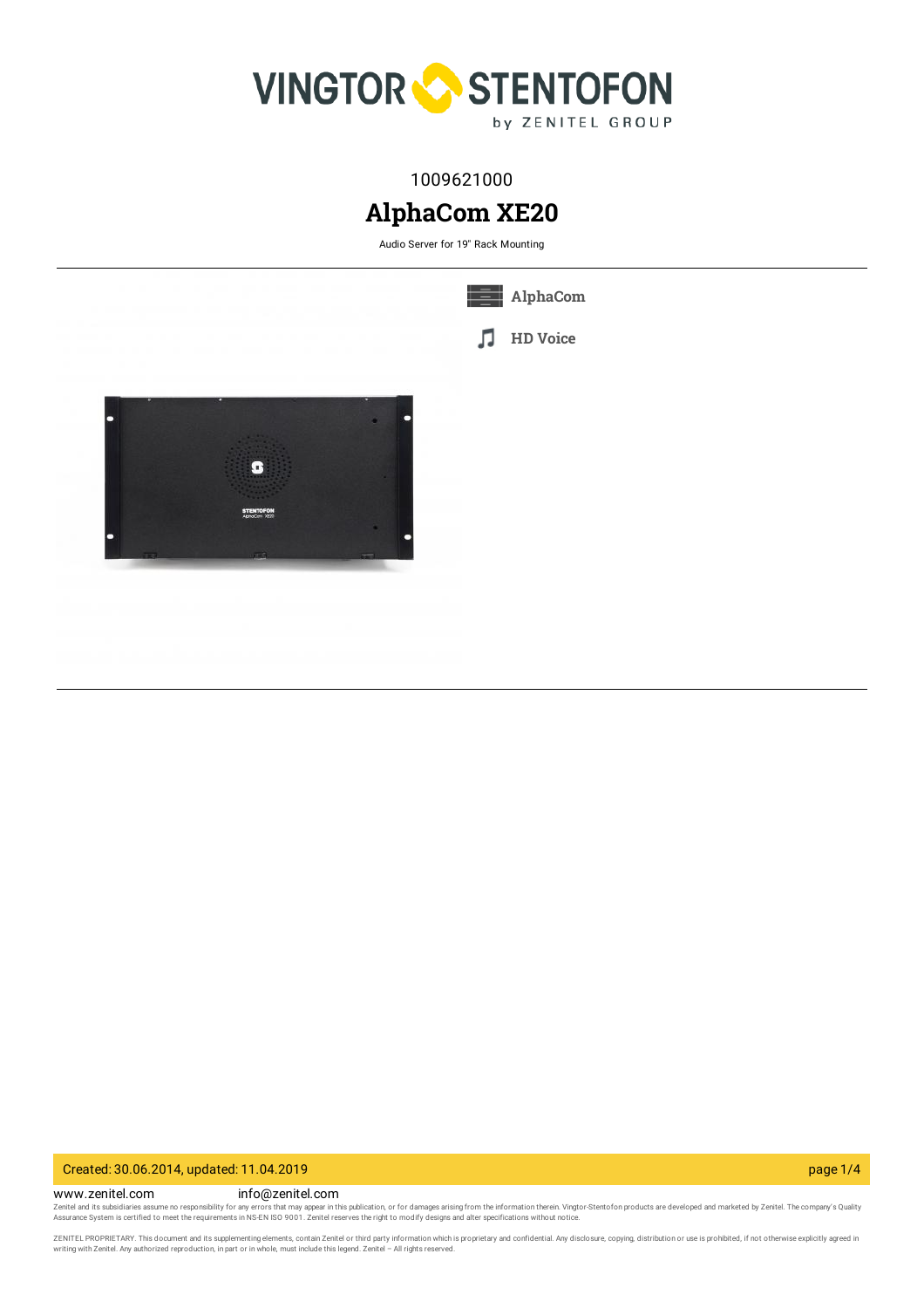#### **DESCRIPTION**

- Made to provide critical communication in any environment
- Supports 552 IP stations and 102 analog intercom stations
- Global networking and integration
- IP, SIP and analog station support
- Extended Software Options
- SIM card based software configuration and disaster recovery
- Fully compatible with any AlphaCom system
- Extended memory supports future expansion and new services
- High quality professional PA broadcasting and messaging services
- Security voice guidance for public safety and building security
- Auto-attendant functionality (Automatic voice supported switchboard)
- Voice supported call guidance

Complete system with APWR-AC version Power Supply, 1 Processor Board, 1 Program&Clock Board, 2 Subscriber Line Boards, and 2 x 1.5m. flat ASLT connection cable with filter board.

With AlphaCom XE, flexibility is key. You can have just a few or thousands of users spread around different locations. Thanks to its open, modular design and scalable architecture, AlphaCom XE has the flexibility to grow with your business and adapt to your long term needs. The system can be tailored to support applications of almost unlimited specificity and complexity.

Vingtor-Stentofon's CCoIP® (Critical Communication over IP) implies the employment of Voice over IP applications required in critical situations. AlphaCom XE is designed with CCoIP incorporation which ensures the delivery of instant and secure voice and data services. The AlphaCom XE system provides carrier class system availability and protects resources in an IP environment by using embedded IP security mechanisms.

The main security mechanisms used are restricted management access, separate management interface, internal firewall and integrity check (MD5).

#### **CONNECTIONS**

Up to 4 units may be mounted in one 19" rack if sufficient ventilation is provided. It is recommended to mount a 24 VDC cooling fan module on top of each exchange unit. The two-pair star wired intercom cables are connected to connection boards on the cabinet DIN rail or in a separate distribution field.

Each subscriber line card provides 6 freely programmable Remote Control Outputs (RCO). Two RJ-45 Ethernet terminals on the IP filter board are used for IP LAN and WAN communication. The serial ports with RS232 and RS422/RS485 interfaces are used for connecting to equipment using these protocols. Eth0 is also used for programming. 6 program distribution sources can be connected to the APC board via an optional program connection board. Up to 64 extra programs may be added using AGA boards with 16 programs per board. The optional program connection board has input for 6 Remote Control Inputs (RCI) which can initiate programmed actions.

The exchange is powered from the mains.

See also: additional documentation on [wiki.zenitel.com](https://wiki.zenitel.com/wiki/AlphaCom_XE20) | [AlphaCom](https://www.zenitel.com/vingtor-stentofon-alphacom-xe-server-system) feature page

#### Created: 30.06.2014, updated: 11.04.2019 page 2/4

www.zenitel.com info@zenitel.com

Zenitel and its subsidiaries assume no responsibility for any errors that may appear in this publication, or for damages arising from the information therein. Vingtor-Stentofon products are developed and marketed by Zenite

ZENITEL PROPRIETARY. This document and its supplementing elements, contain Zenitel or third party information which is proprietary and confidential. Any disclosure, copying, distribution or use is prohibited, if not otherw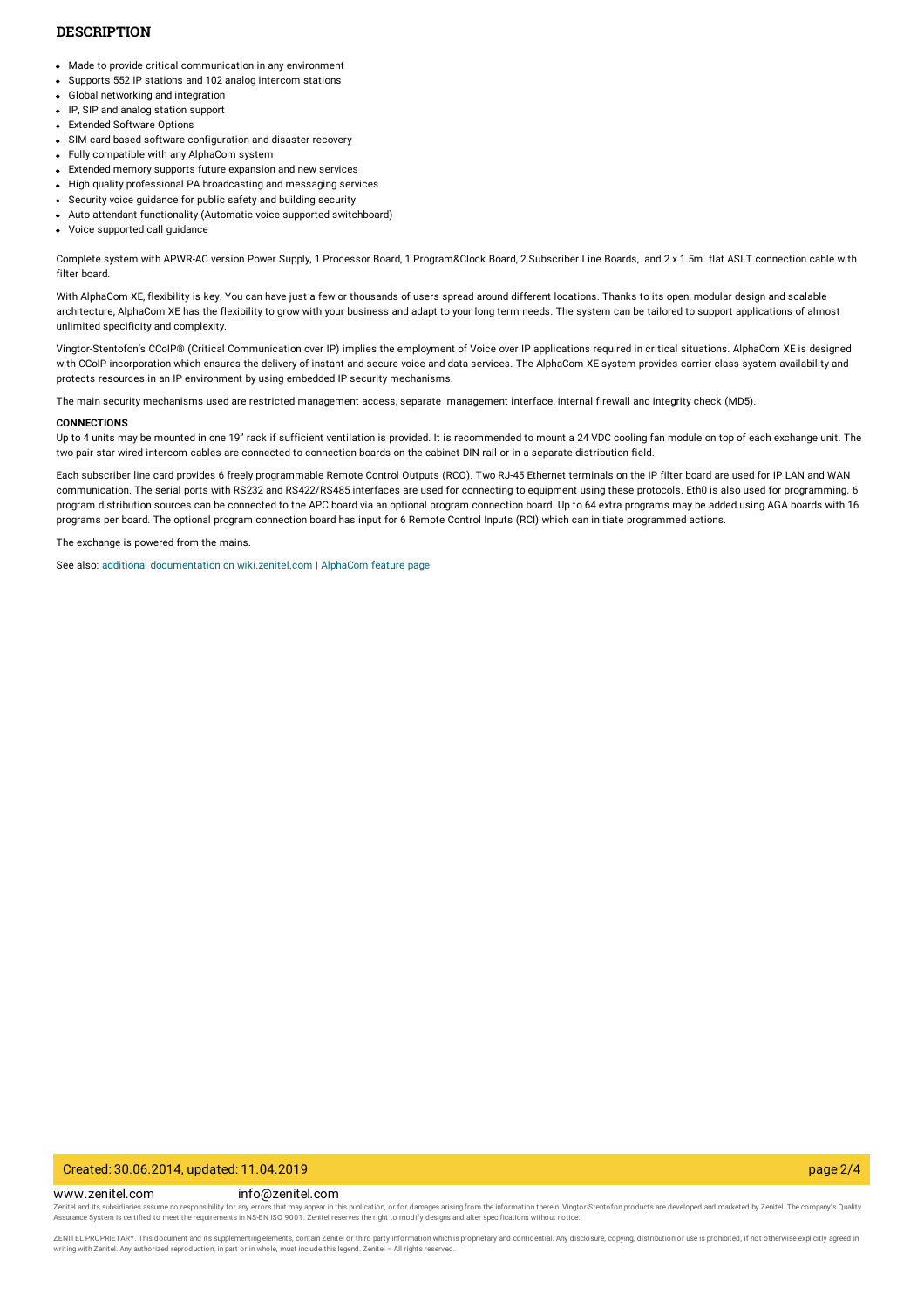### **SPECIFICATIONS**

| <b>MECHANICAL &amp; ENVIRONMENTAL</b> |
|---------------------------------------|
|                                       |

| Dimensions (WxHxD)         | 482 x 265 x 365 mm / 18.97 x 10.43 x 14.37 inch.                                                                            |
|----------------------------|-----------------------------------------------------------------------------------------------------------------------------|
| Weight                     | 37.47 lbs.                                                                                                                  |
| Power                      | 90-270 V AC 550 W max.                                                                                                      |
| Mounting                   | 19" rack                                                                                                                    |
| Processor subsystem        | Intel IXP425 with HW acceleration for packet processing and                                                                 |
| Media subsystem            | DSP @ 1600 MIPS, FPGA @ 400K gates                                                                                          |
| Storage subsystem          | Solid state (64 MB Flash), SIM card (IP configuration, HW-iD)                                                               |
| Memory                     | 128 MB SDRAM, 1 MB NVRAM                                                                                                    |
| <b>Subscriber Capacity</b> | 552 intercom stations per server                                                                                            |
| <b>Temperature Range</b>   |                                                                                                                             |
| <b>Relative Humidity</b>   | 95%                                                                                                                         |
| <b>FEATURES</b>            |                                                                                                                             |
| <b>Analog Stations</b>     | 6 per line card                                                                                                             |
| Analog Telephones          | 12 telephones per line card                                                                                                 |
| <b>Busy Hour Call</b>      | 60 000 BHCA                                                                                                                 |
| IP Telephones              | 552 IP telephones per server                                                                                                |
| Integrity check            | MD5 (RFC 1321)                                                                                                              |
| IP priority                | DiffServ, IP TOS                                                                                                            |
| IP security                | SSH, HTTPS, firewall                                                                                                        |
| SIP                        | RFC 3261, SIP INFO, RE-Invite, RFC 2833, RFC 4733                                                                           |
| VolP Internal Networking   | 30 channels                                                                                                                 |
| VolP External Networking   | 30 channels                                                                                                                 |
| <b>ISDN Trunk</b>          | ISDN PRI (30 channels)                                                                                                      |
| Analog Trunk               | FXO (4 & 8 channels)                                                                                                        |
| <b>GSM Trunk</b>           | Quad band GSM                                                                                                               |
| Other                      | Custom ASCII (EDIO), Vingtor-Stentofon Data, Scripting engine                                                               |
| Configuration              | AlphaPro over IP, Web                                                                                                       |
| Monitoring and logging     | SNMP trap, SNMP MIB, syslog, Web, e-mail, SqLite                                                                            |
| SW Upgrade                 | Web, Automatic upgrade of IP station                                                                                        |
| Internal Audio Format      | 1-bit (18.5 kHz)                                                                                                            |
| <b>Analog Stations</b>     | 18.5 kHz audio                                                                                                              |
| General Audio Interface    | 18.5 kHz audio                                                                                                              |
| VolP Audio                 | HD Voice - G.722 (7 KHz), Telephone Audio - G.711 (3.4 KHz)                                                                 |
| Open Duplex Conference     | 20 open duplex conferences can be configured. A maximum of 16 subscribers can participate in conferences<br>simultaneously. |
| Push to Talk Conference    | 50 conference channels, Unlimited number of participants. Priority features                                                 |
| Group Call                 | 250 groups, Unlimited number of participants. Priority features                                                             |
| Call Modes                 | Open mode, Ringing mode, Call request mode. Priority features                                                               |
| Audio messaging            | PA broadcasting, Auto-attendant, Voice guidance (doors, elevators), Security voice response                                 |
| Compliance                 | CE, EN 60950, FCC Part 15                                                                                                   |

## Created: 30.06.2014, updated: 11.04.2019 page 3/4

www.zenitel.com info@zenitel.com

Zenitel and its subsidiaries assume no responsibility for any errors that may appear in this publication, or for damages arising from the information therein. Vingtor-Stentofon products are developed and marketed by Zenite

ZENITEL PROPRIETARY. This document and its supplementing elements, contain Zenitel or third party information which is proprietary and confidential. Any disclosure, copying, distribution or use is prohibited, if not otherw